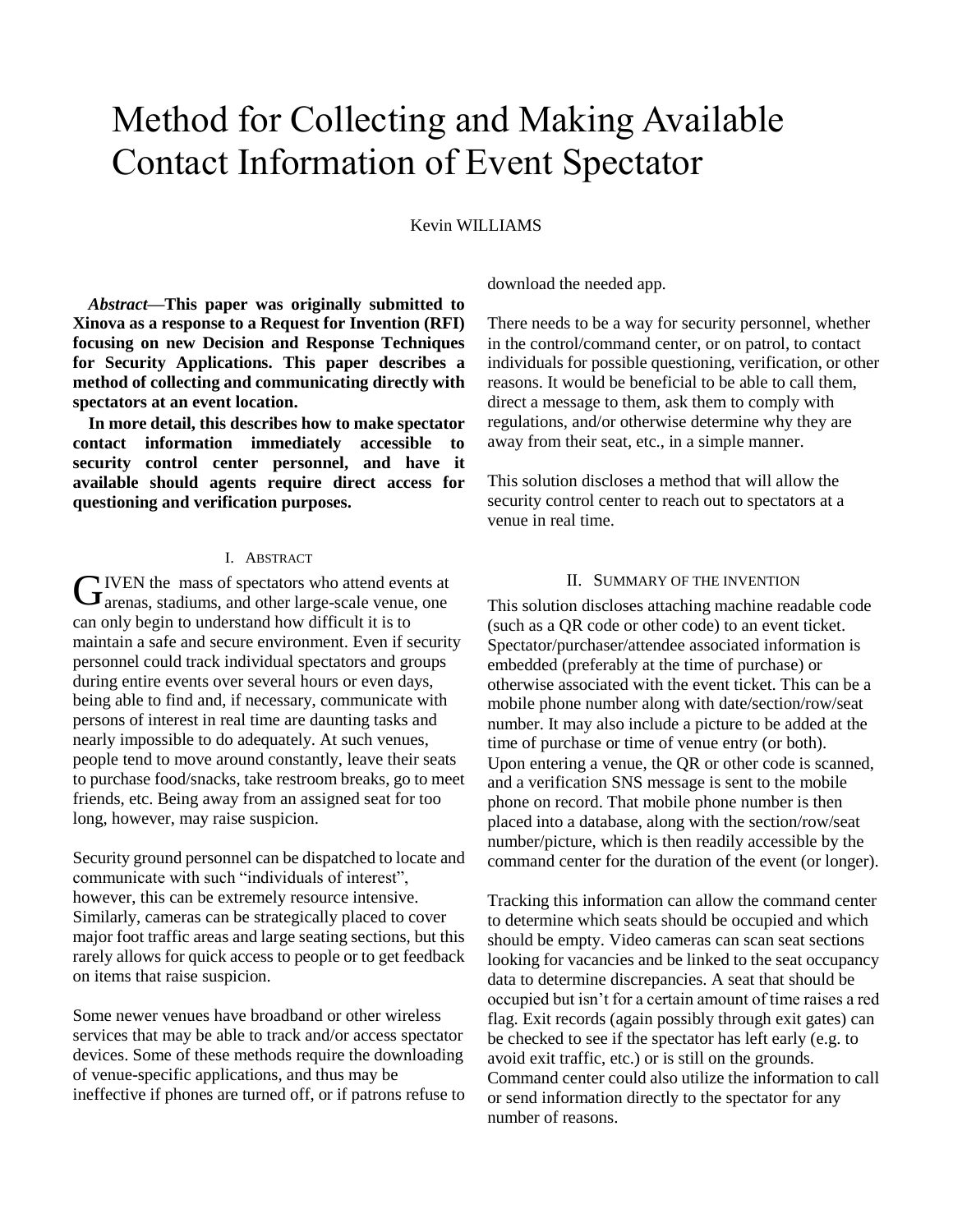In addition, video cameras can facially recognize who is in/should be in a particular seat by confirming with a picture obtained at the time of ticket purchase, time of entry, or both. Access to spectator mobile phone number and/or text message information will also be valuable to communicate with spectators for other reasons.

### III. DETAILED EXPLANATION

Ticket for venue events, including music concerts, theaters, and sporting events are typically purchased through one of several methods. These can include online transactions, ticket centers, and venue box offices. Tickets can also be purchased singly, in pairs, in groups, and bulk. Of course, some tickets are resold (obtained through scalpers). Regardless of the method or number of tickets purchased, QR or other codes (see Fig 1) or identifying data are embedded with personalized data, preferably at the time of purchase/acquisition, such as a mobile phone number, as part of the unique ticket number or associated database entry. Usually the associated mobile phone number will be that of an event attendee, but could possibly be that of a relative, group leader, bulk ticket agent, season ticket holder, and the like.

When a ticket is purchased, identifiable information is associated with the QR or other code. In addition to a mobile phone number of the

spectator/attendee/purchaser, other data such as date/section/row/seat number are included either in the code or to the database entry. A photograph may also be acquired, either at the time of purchase, OR captured when the attendee enters the venue gate itself (or both). All of this is recorded and associated with the QR code. Technology to add information to an associated QR code is already available, such as:

http://www.quickbase.com/quickbase-blog/embedding-q rcode-barcodes-in-quickbase

Upon entering a venue, the ticket number / code is scanned, and a verification SNS message is sent to the mobile phone on record, indicating the ticket has been used at the event. The associated mobile phone number, along with the section/row/seat number, and possibly photograph of attendee is provided to or is accessible by the command center for the duration of the event (or longer).

## **Occupied vs Unoccupied Seat**

Using already existing still or video cameras, coupled with entry/exit records, allow the command center system to ascertain which seats should be occupied and which should be empty. Video cameras can scan seats for their status, and seats that should be occupied but are vacant

for a certain amount of time raise a red flag. Exit records (again possibly through exit gates) can be checked to see if the spectator has left early (e.g. to avoid exit traffic, etc.) or is still on the grounds.

#### Example: Scenario A

Security system indicates that the ticket for a particular seat was not verified at entry. The seat should be empty, but is not. Patrolling guards can be dispatched to determine who is occupying the seat.



Fig. 1. Control center may wish to question this person since the seat is supposed to be empty

## Example: Scenario B

Security cameras show that a particular seat that had been occupied has now been vacant for an unnatural amount of time. The command center or patrol personnel can call the mobile phone or issue a standard text message to the mobile phone number on record and ask for their location/status. If combined with existing facial tracking systems, a spectator's image to their seat assignment can be tracked throughout the venue. If the image shows up on a video camera located at the entrance of a bathroom far away, instead of one closer to the seat, the command center can contact the person and ask for a reason.



Fig. 2. Seats that were occupied but now empty for an unnaturally duration.